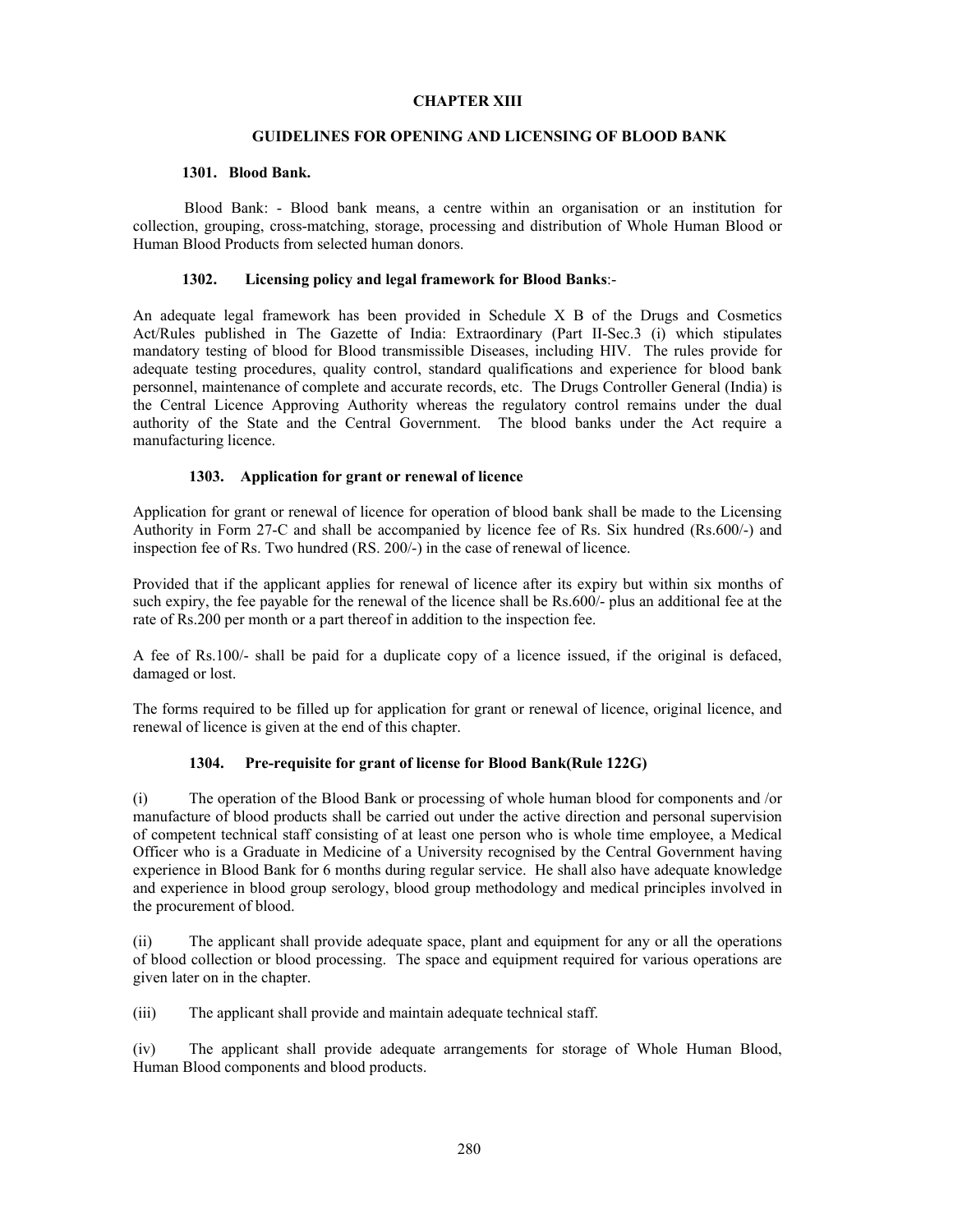(v) The applicant shall furnish to the licensing authority, if required to do so, data on the stability of Whole Human Blood, its components or blood products which are likely to deteriorate, for fixing the date of expiry which shall be printed on the labels of such products on the basis of the data so furnished.

**1305. Inspection :-** Before a license in Form 28-C is granted, the licensing authority, as the case may be, shall cause the establishment in which Blood Bank is proposed to be operated to be inspected by one or more inspectors, appointed under the Act and/or along with the expert in the concerned field. The Inspector or Inspectors shall examine all portions of the premises and appliances/equipment and inspect the process of manufacture intended to be employed or being employed along with the means to be employed or being employed for operation of Blood Bank together with their testing facilities and also enquire into the professional qualification of the expert staff and other technical staff to be employed.

 If within a period of six months from the rejection of application for a license, the applicant informs the licensing authority that the conditions laid down have been satisfied and deposits an inspection fee of RS 50/-, the licensing authority may, if after causing further inspection to be made, is satisfied that the conditions for the grant of a license have been complied with, shall grant a license in Form 28-C.

 Any person who is aggrieved by the order passed by the licensing authority or central license approving authority, as the case may be, may within 30 days from the date of receipt of such order, appeal to the State Govt. or Central Govt., as the case may be, after such enquiry into the matter, as it considers necessary and after giving the said person an opportunity for representing his view in the matter may pass such order in relation thereto as it thinks fit.

**1306. Duration of licence:** An original licence in Form 28-C or a renewed licence in Form 26-G, unless suspended or cancelled shall be valid up to the 31st December of the year, following the year in which it is granted or renewed.

**1307. Cancellation and suspension of licenses** – (1) The licensing authority or central license approving authority may for such licenses granted or renewed by him after giving the licensee an opportunity to show-cause why such an order should not be passed by an order in writing stating the reasons thereof, cancel a license issued under this part or suspend it for such period as he thinks fit, either wholly or in respect of some of the substances to which it relates, if in his opinion, the licensee has failed to comply with any of the conditions of the license or with any provision of the Act or Rules thereunder.

(2) A licensee whose license has been suspended or cancelled may, within 3 months of the date of the order under sub-rule (1), prefer an appeal against that order to the State Govt. or Central Govt., which shall decide the same.

**1308. Conditions of license** – A license in Form 28-C shall be subject to the special conditions set out in Schedule F, Part XII-B and Part XII-C, as the case may be, which relate to the substance in respect of which the license is granted to the following general conditions:

(i) (a) The licensee shall provide and maintain adequate staff, plan and premises for the proper operation of a Blood Bank for processing whole human blood, its components and/or manufacture of blood products.

(b) The licensee shall maintain staff, premises and equipment as specified in Rule 122-G. The licensee shall maintain necessary records and registers as specified in Schedule F, Part XII-B and XII-C.

(c) The licensee shall test in his own laboratory whole human blood, its components and blood products and registers in respect of such tests as specified in Schedule F, Part XII-B and XII-C. The records and registers shall be maintained for a period of five years from the date of manufacture.

(d) The licensee shall maintain/preserve reference sample and supply to the Inspector the reference sample of the whole human blood collected by him in an adequate quantity to conduct all the prescribed tests. The licensee shall supply to the Inspector the reference sample for the purpose of testing.

(ii) The licensee shall allow an Inspector appointed under the act to enter, with or without prior notice, any premises where the activities of the Blood Bank are being carried out, for processing of whole human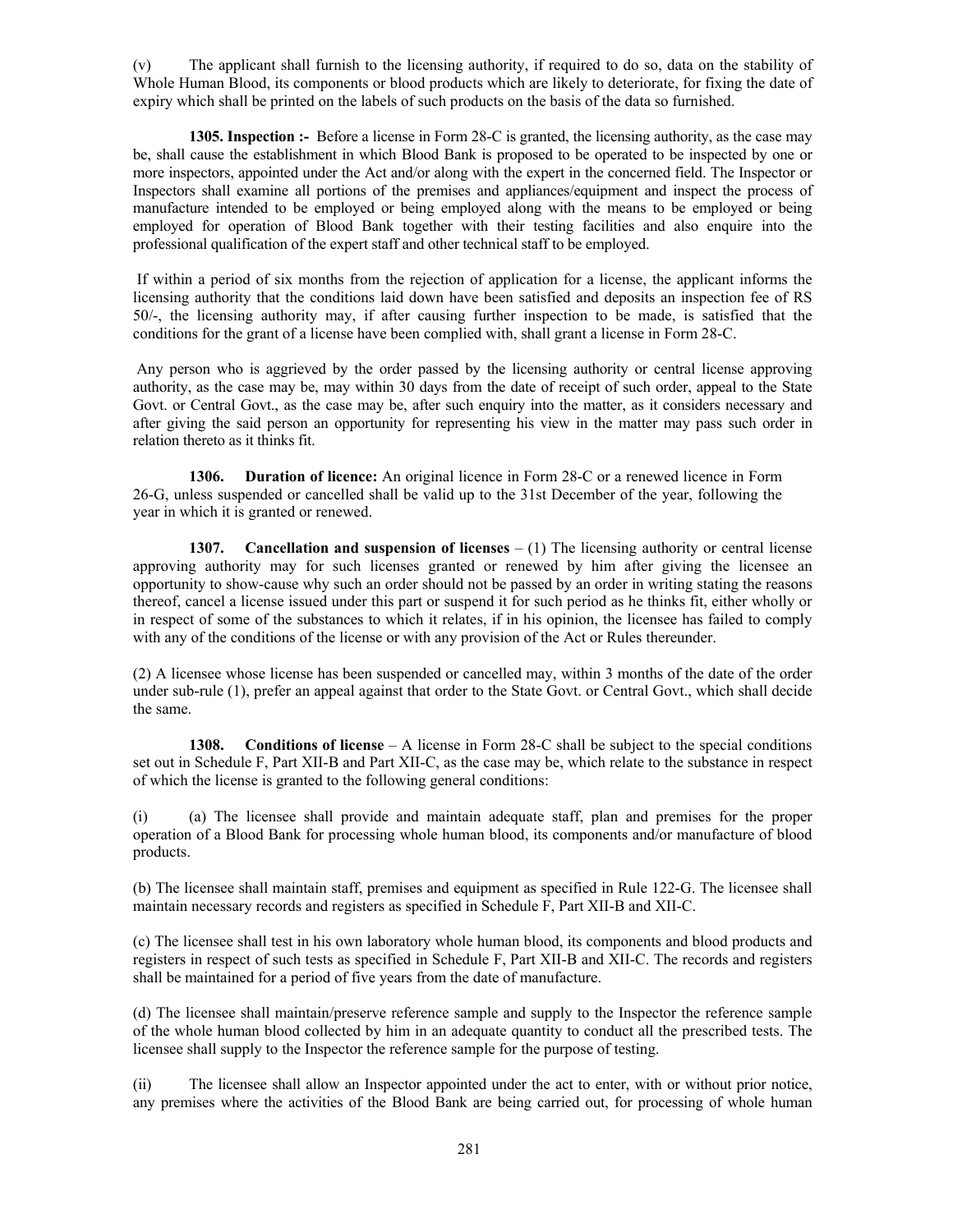blood and/or blood products, to inspect the premises and plant and the process of manufacture and the means employed for standardising and testing the substance.

(iii) The licensee shall allow an Inspector appointed under the Act to inspect all registers and records maintained under these rules and to take samples of the manufactured product and shall supply to Inspector such information as he may required for the purpose of ascertaining whether the provisions of the Act and Rules thereunder have been observed.

(iv) The licensee shall from time to time report to the licensing authority any changes in the expert staff responsible for the operation of a Blood Bank/processing of whole human blood for components and/or manufacture of blood products and any material alterations in the premises or plant used for the purpose which have been made since the date of last inspection made on behalf of the licensing authority before the grant of license.

(v) The licensee shall maintain an Inspection Book in Form 35 to enable an Inspector to record his impression and defects noticed.

### **1309. Space, Equipment and Supplies required for a Blood Bank (PART XII-B of schedule F)**

# **A. Accommodation for a Blood Bank**

Minimum total area shall be 100 square meters having appropriate lighting and ventilation with washable floors and shall consist of following rooms, namely: -

- 1. Registration and Medical Examination room with adequate furniture and facilities for registration and selection of donors.
- 2. Blood Collection Room (This shall be air-conditioned).
- 3. Room for Laboratory for blood group serology. (This shall be air-conditioned).
- 4. Room for Laboratory for Transmissible diseases like Hepatitis, Syphilis, Malaria, HIV antibodies etc. (This shall be air-conditioned).
- 5. Sterilisation and washing room.
- 6. Refreshment room.
- 7. Store and Records Room.

Note: The Laboratories of the Blood Bank shall be used exclusively for Blood Bank work.

#### **B. Equipment:**

- **I.** For blood collection room, the following would be needed: -
- 1. Donor beds or tables: It shall be suitably and comfortably cushioned and shall be of appropriate size.
- 2. Bed side tables.
- 3. Sphygmomanometer and Stethoscope.
- 4. Recovery beds for donors.
- 5. Refrigerators: Maintaining temperature between 4 to 6 degrees C with recording thermometer and alarm device.
- 6. Weighing machine.
- **II.** Haemoglobin determination:
- (i) Copper sulphate solution (specific gravity 1.053).
- *(ii)* Sterile lancet.
- *(iii)* Capillary tubing (1.3 to 1.4 x 65 mm or Pasteur pipettes).
- *(iv)* Rubber bulbs for capillary tubing.
- *(v)* Sahli's haemoglobinometer/calorimetric method.
- **III.** Temperature and pulse determination:
- (i) Clinical thermometers.
- *(ii)* Equipment and materials for aseptic cleaning of the thermometer.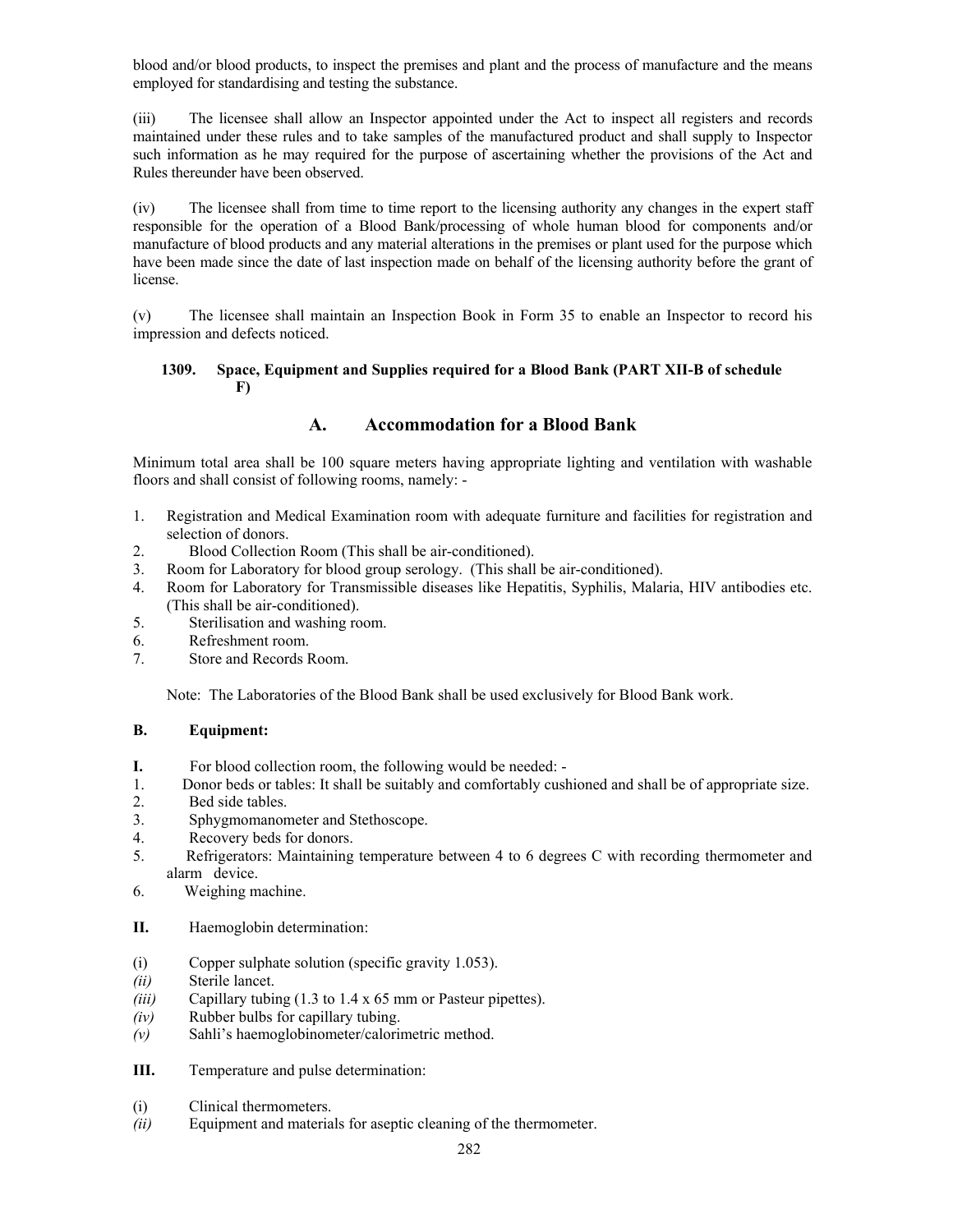(iii) Watch (fitted with a second-hand needle).

# **IV.** Blood containers:

- (a) Disposable plastic packs (closed system) as per the specification of USP.
- (b) Blood collection bottles: 540 ml. with graduated capacity of up to 500 ml graduation mark provided with two rows in opposite direction indicating intervals of 50 ml from 0 to 500 ml.
- (c) Anti-coagulants: Anti-coagulant solution shall be sterile, pyrogen free and of composition that will ensure satisfactory safety and efficacy of the whole human blood and all the separate human blood components.
- (i) Citrate phosphate dextrose solution (CPD) or citrate phosphate dextrose adenine-I (CPDA-I) 14 ml. Solution shall be required for 100 ml of blood. In case of double/triple blood collection bags used for blood components preparation, CPDA, blood collection bags may be used.
- (ii) Acid Citrate Dextrose Solution (A.C.D. & Formula-A) IP Grade 15 ml. Solution shall be required for 100 ml. of blood.

Note: The licensee shall ensure that the anti-coagulant solution bottles/packs conform to the standard laid down in IP/USP. Disposable sterile bleeding sets shall only be used.

- **V.** Disposable sterile bleeding sets shall only be used.
- **VI.** Blood transfusion sets. Sterile disposable sets with filters and plastic spike shall only be used.
- **VI.** Emergency equipment:
- 1. Oxygen cylinder (with gauge and pressure regulator).
- 2. 5 percent glucose or normal saline.
- 3. Disposable sterile syringes and needles of various sizes.
- 4. Disposable sterile I.V infusion set.
- 5. Ampoules of adrenaline, noradrenaline, mephentin, betamethasone or dexamethasone, injection metoclopramide.
- 6. Aspirin and spirit ammonia aromatic.

# **VII. Accessories:-**

- 1. Such as: Blankets, emesis basins, haemostats, set clamps, sponge, forceps, mouth gauze, dressing jars, solution jars, waste cans.
- 2. Medium cotton balls, 1.25 cms adhesive tapes.
- 3. Denatured spirit, tincture Iodine green soap or liquid soap and injection of procaine or xylocaine.
- 4. Paper napkins or towels.
- 5. Incinerator
- 6. Standby generator

### **C. Refreshment Services:-**

 Provision for serving refreshments to the donor after phlebotomy shall be made so that he/she may be kept for observation in the Blood Bank for any untoward reactions.

# **D. Laboratory Equipment: -**

(1) Refrigerator maintaining a temperature of 4 to 6 degrees with Recording Thermometer. The refrigerator shall have temperature recording and alarm device.

- (2) Compound Microscope-with low and high power objectives.
- (3) Centrifuge Table model.
- (4) Water Baths-one for 37 degree C and another for 56 degree C.
- (5) Rh viewing box in case of slide temperature.
- (6) Incubator with thermostatic control.
- (7) Mechanical shakers for serological tests for Syphilis.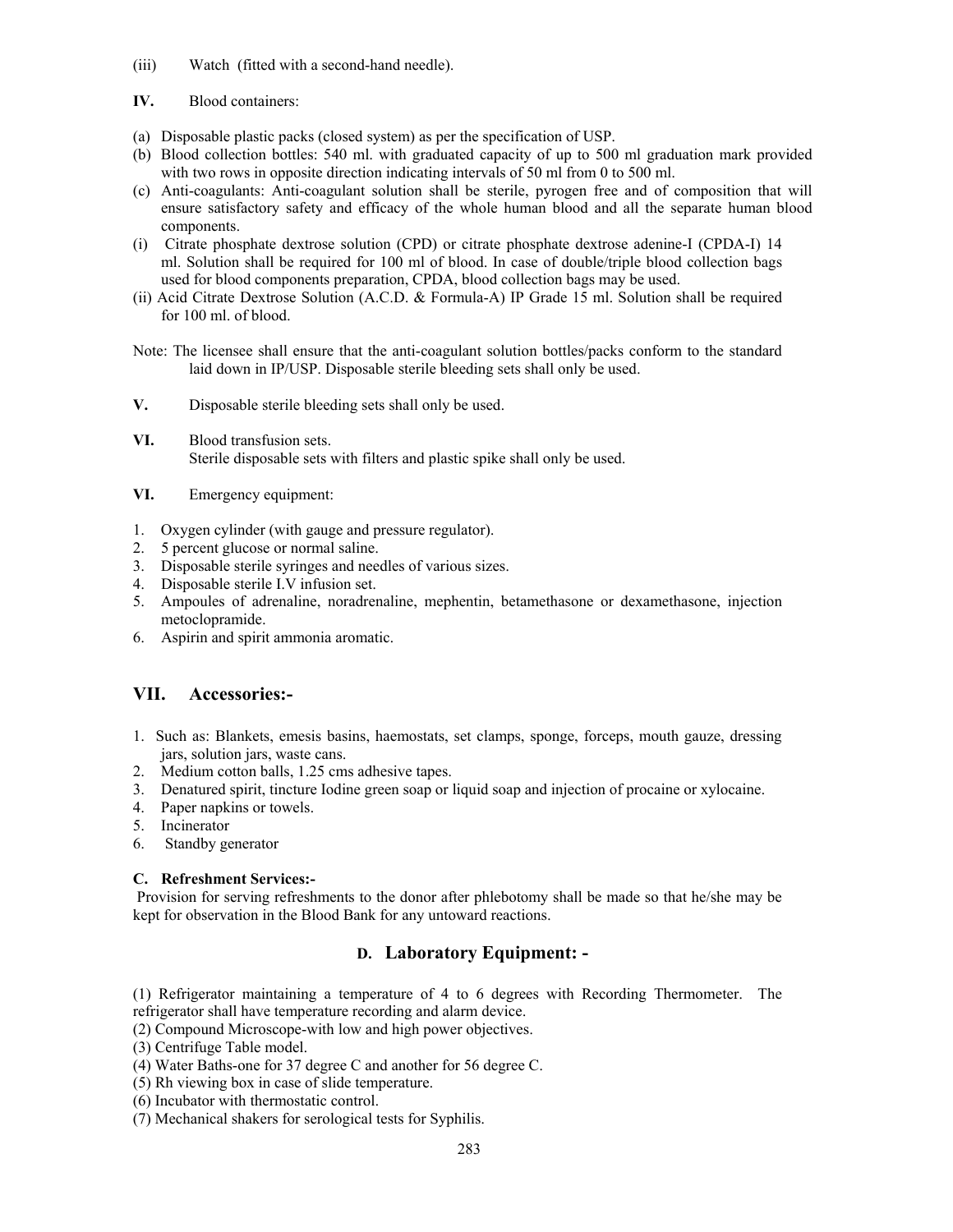- (8) Hand lens for observing tests conducted in tubes,
- (9) Serological graduated pipettes of various sizes.
- (10) Pipettes (Pasteur).
- (11) Glass slides.
- (12) Test tubes of various sizes/microtiter plates (U or V type).
- (13) Precipitating tubes 6 mm x 50-mm glass beakers of different sizes.
- (14) Test tubes racks of different specifications,
- (15) Interval timer electric or spring wound.
- (16) Equipment and materials for cleaning glass wares adequately.
- (17) Shipping containers.
- (18) RPHA/ELISA Test Kits with Reader for Hepatitis.
- (19) Wash bottles; filter papers.
- (20) Ice box for transport of blood units.
- (21) Hot air oven.
- (22) Plain and EDT.A Vials.

(23) ELISA-Reader, Washer and micropipettes for HIV-antibodies testing (in case HIV-antibodies Testing is done by ELISA Kits).

- (24) Di-electric tube sealer
- (25) Chemical balance( wherever necessary)

# **E. Reagents:-**

- 1. Standard blood grouping sera Anti-A and Ant*-B* and Anti-AB: All in double quantity and each of different brand or if from the same supplier then each supply should be of different lot numbers.
- 2. Rh typing sera: All in double quantity and each of different brand or if from the same supplier each supply should be of different lot numbers.
- 3. Reagents for serological tests for syphilis and positive sera for controls.
- 4. Anti human globulin serum (Coomb's serum).
- 5. Albumin 20 per cent to 30 per cent for tests/enzymes.
- 6. 0.9 per cent saline.
- 7. Culture media and tubes.
- 8. Wax pencils and tables.
- 9. RPHA/ELISA kits for hepatitis.
- 10. Detergents and other agents for cleaning laboratory glass wares.
- 11. Elisa Kits/rapid diagnostic kits in case the licensee opts for HIV antibodies testing.

# **F. General Supplies: -**

Autoclave with temperature and pressure recording device.

# **G. Personnel: -**

Every Blood Bank shall have following categories of full time technical staff and their number shall depend upon the quantum of work,

(1) Doctor- Degree in Medicine of a University recognised by the Central Government having experience in Blood Bank for 6 months during regular services. He shall have adequate knowledge and experience in Blood Group serology. Blood Group Methodology and medical principles involved in procurement of blood.

(2) Registered nurse.

(3) Blood Bank technician with MLT qualification or its equivalent having adequate experience in blood grouping and serology work.

- (4) Laboratory Assistant with MLT qualifications or its equivalent.
- (5) Laboratory Attendant.

# **H. Testing of Whole Human Blood:**

(1) It shall be the responsibility of the licensee to ensure that the Whole Human Blood supplied conforms to the standards laid down in the current edition of Indian Pharmacopoeia and for all other tests published by the Central Government from time to time.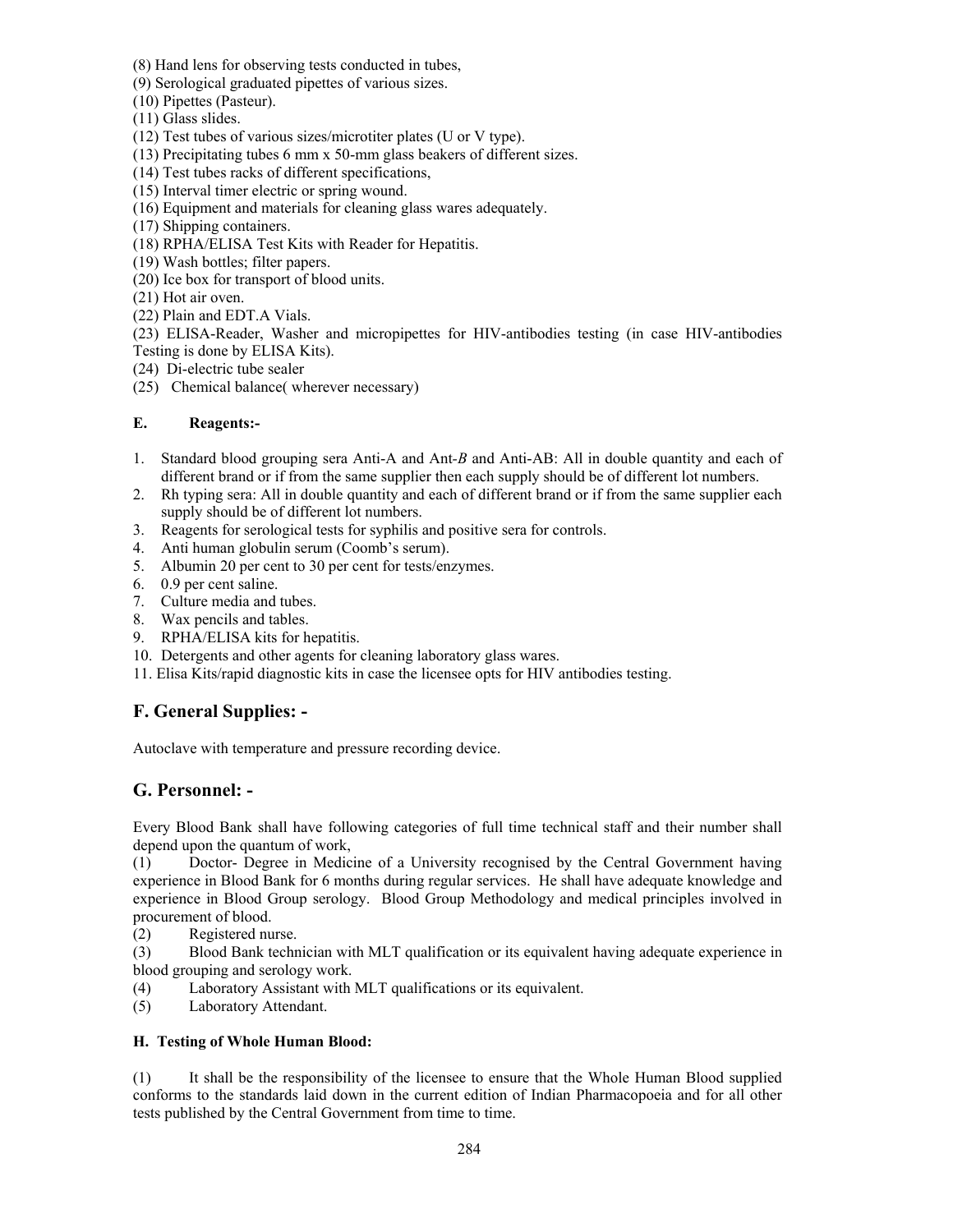(2) Every licensee shall get samples of every blood unit tested before use for freedom from HIVantibodies either from such laboratories specified for the purpose by the Central Government or in his own laboratory. The results of testing shall be recorded on the label of the container also.

## **Note: -**

1. Blood samples of donors in pilot tube and the blood samples of the recipient shall be preserved for 72 hours after transfusion.

- 2. The blood intended for transfusion shall not be frozen at any stage.
- 3. Blood containers shall not come directly in contact with ice at any stage.

### **I. Expiry Date:**

1. The date on which the blood is drawn and the date of expiry which shall be as prescribed under Schedule P to the said Rules.

# **J. Records & Labels:**

The permanent records, which the licensee is required to maintain, are: -

(i) Blood Donor Register – Indicating serial number, date of bleeding, name of donor with particulars, age, weight, haemoglobin, blood pressure, medical examination, signature of Medical Officer bleeding the donor, bottle bag number and patient's detail for whom donated in case of recipient donation, remarks on donation (voluntary/replacement /professional). Disposal record.

(ii) Blood Stock Register – Indicating bottle bag number, date of collection, date of expiry, quantity in ml., ABO/Rh Group, results for testing of HIV antibodies, malaria, VDRL, Hepatitis-B surface antigen, irregular antibodies (if any), name of donor with particulars, utilisation issue number, components prepared or discarded, certified by Medical Officer In-charge).

Note: Similar records shall be made for blood components. Group wise stock register shall be maintained.

(iii) Issue Register – Indicating serial number, date and time of issue, bottle number, ABO/Rh group, total quantity in ml., name of the recipient, group of recipient, unit/institution, details of cross-matching report, indication for transfusion. Particulars of product supplied (whole human blood, red cell/platelet concentrates, cryoprecipitates etc), quantity supplied, compatibility report, signature of issuing persons.

(iv) Register for ACD/CPD/CPD-A – Bottles/packs giving details of firm, batch number, date of supply and results of testing.

(v) Register for Diagnostic Reagents used.

(vi) Blood Bank must issue the cross matching report of the blood of the patient along with the blood bottle.

(vii) Transfusion Adverse Reaction Records.

(viii) Records of Purchase, use and stock in hand of disposable needles, syringes, plastic bags, sets shall be maintained.

# **K. Labels: -**

The label on the blood container shall contain the following particulars namely: -

(1) The serial number of the bottle.

(2) The date on which the blood is drawn and the date of expiry as prescribed under Schedule P to the said Rules.

(3) The ABO groups with the corresponding colour; the following colour scheme for labels shall be used for different groups: -

| Group | Colour of label |
|-------|-----------------|
| 0     | Blue            |
|       | Yellow          |
| R     | Pink            |
| ΔR    | White           |

(4) The results of the tests for Hepatitis, Syphilis, freedom from HIV antibodies.

(5) The Rh group.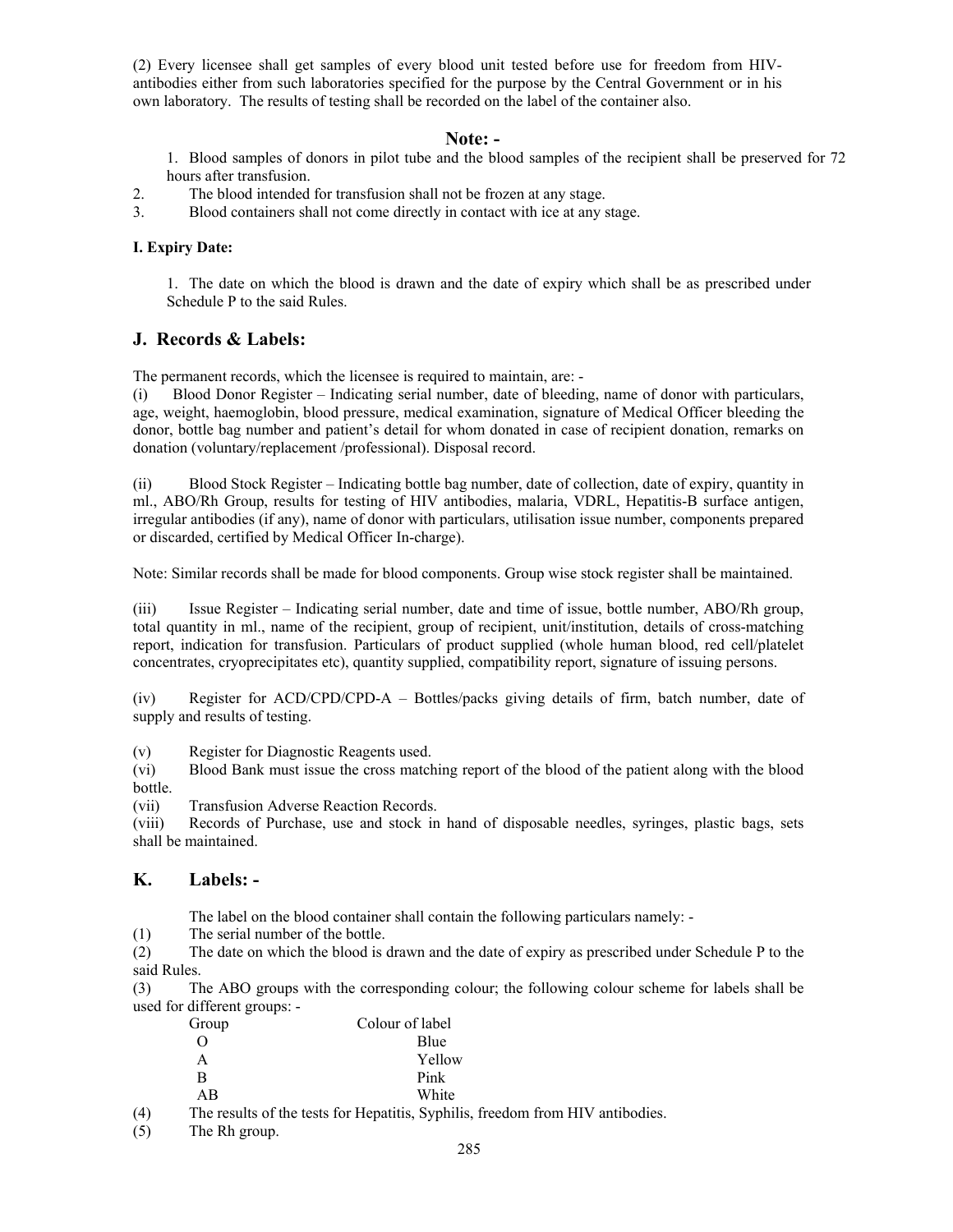(6) Total volume of fluid, the preparation of blood, nature and percentage of anticoagulant.

- (7) Name and address of Blood Bank.
- (8) License number.
- (9) Instruction to keep continuously at 4-degree to 6 degree C.

The label should also include the following inscriptions -

(10) Disposable Transfusion sets with filter must be used in administration equipment.

(11) Appropriate compatible cross-matched blood without a typical antibody in recipient should be used.

 (12) **Caution:** The contents should not be used if there is any visible evidence of deterioration like haemolysis, clotting or discoloration.

**Note:** The above requirements of Blood bank are subject to modifications at the discretion of the Licensing Authority or the Central Licence Approving Authority if he is of the opinion that having regard to the extent of manufacturing operations it is necessary to relax or alter them in the circumstances of a particular case.

Part XII C of schedule F deals with minimum requirements for grant of License to process blood components from whole blood.

(Railway Board's No.96/H (FW)/10/19 and 97/IH/7/1,The Gazette of India: Extraordinary (Part II Sec.3 (1) - Ministry of Health and Family Welfare - Notification)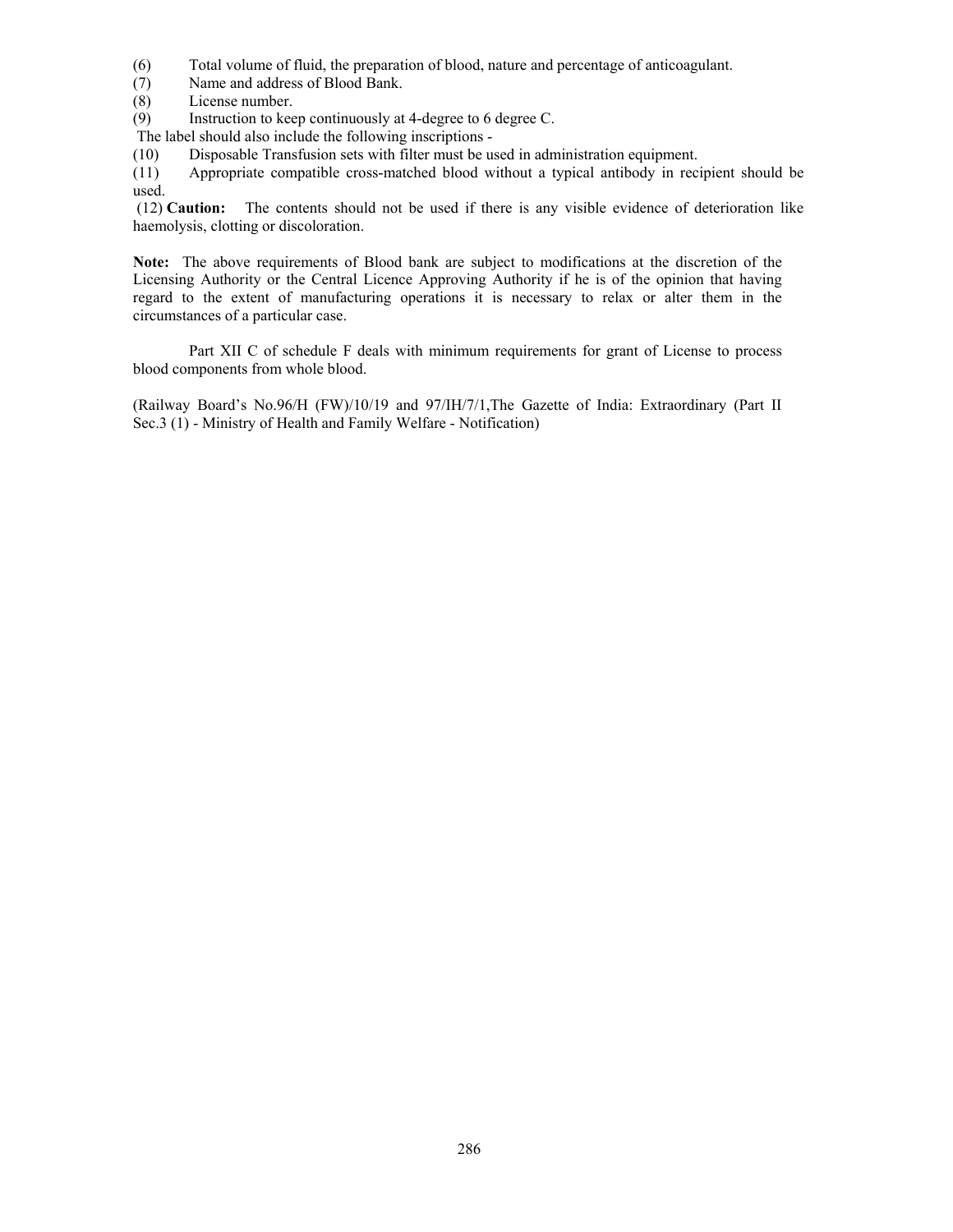#### **FORM 27 C**

### **(Application for grant or renewal of licence)**

 Application for grant or renewal of licence for the Operation of Blood bank processing of Whole Human Blood for components and or manufacture of blood products.<br>1. I/We of hereby apply for the grant/renewal of licence to operate a

1. I/We of hereby apply for the grant/renewal of licence to operate a Blood Bank, processing of Whole Human Blood for components and/or manufacture of blood products. Names of the Human Blood Components intended to be processed shall be specified.

2. The name, qualification and experience of expert staff: -

- (a) Name(s) of Medical Officer.
- (b) Name(s) of Registered nurse.
- (c) Name(s) of Blood Bank Technician.

3. The premises and plan are ready for inspection/will be ready for inspection on

4. A fee of Rupees \_\_\_\_\_\_\_ and an inspection fee of Rupees \_\_\_\_\_\_\_ have been credited to the Government under the Head of Account \_\_\_\_\_\_\_\_.

 $\mathcal{L}=\mathcal{L}^{\mathcal{L}}$ 

 $Signature$ Dated Designation Designation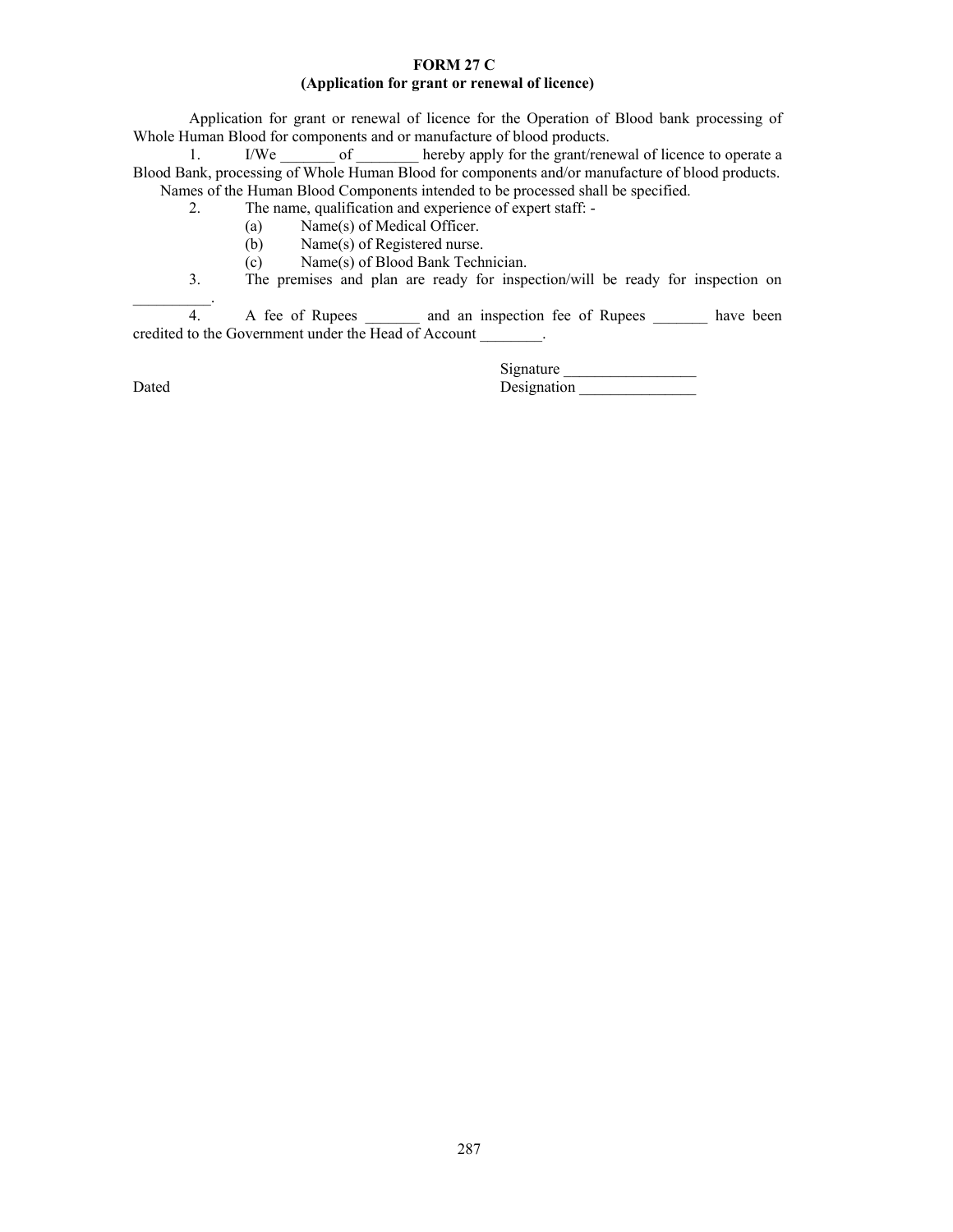# **FORM 28-C (Original Licence)**

 Licence to operate a Blood Bank, processing Whole Human Blood for components and/or manufacture of Blood Products.<br>Number of Licence \_\_\_\_\_\_\_ Date of Issue

Number of Licence

1. is hereby licensed to operate a Blood Bank to process Whole Human Blood for components  $\overline{and/or}}$  manufacture of blood products as the premises situated at the  $\overline{a}$ .

2. Name of the Product(s)

3. Name of approved expert staff



4 The licence authorise the distribution and the sale and storage for distribution or for sale by the licensee of Whole Human Blood, Human Blood Components and/or blood product under this Licence subject to the conditions applicable to licence for sale.

5. The licence shall be in force from \_\_\_\_\_\_\_ to \_\_\_\_\_\_.

6. The licence shall be subject to the conditions stated below and to such other conditions as may.

(xi) The licensee shall destroy the stocks of batch unit, which does not comply with Standard tests in such a way that it would not spread any disease/infection by way of proper disinfection method.